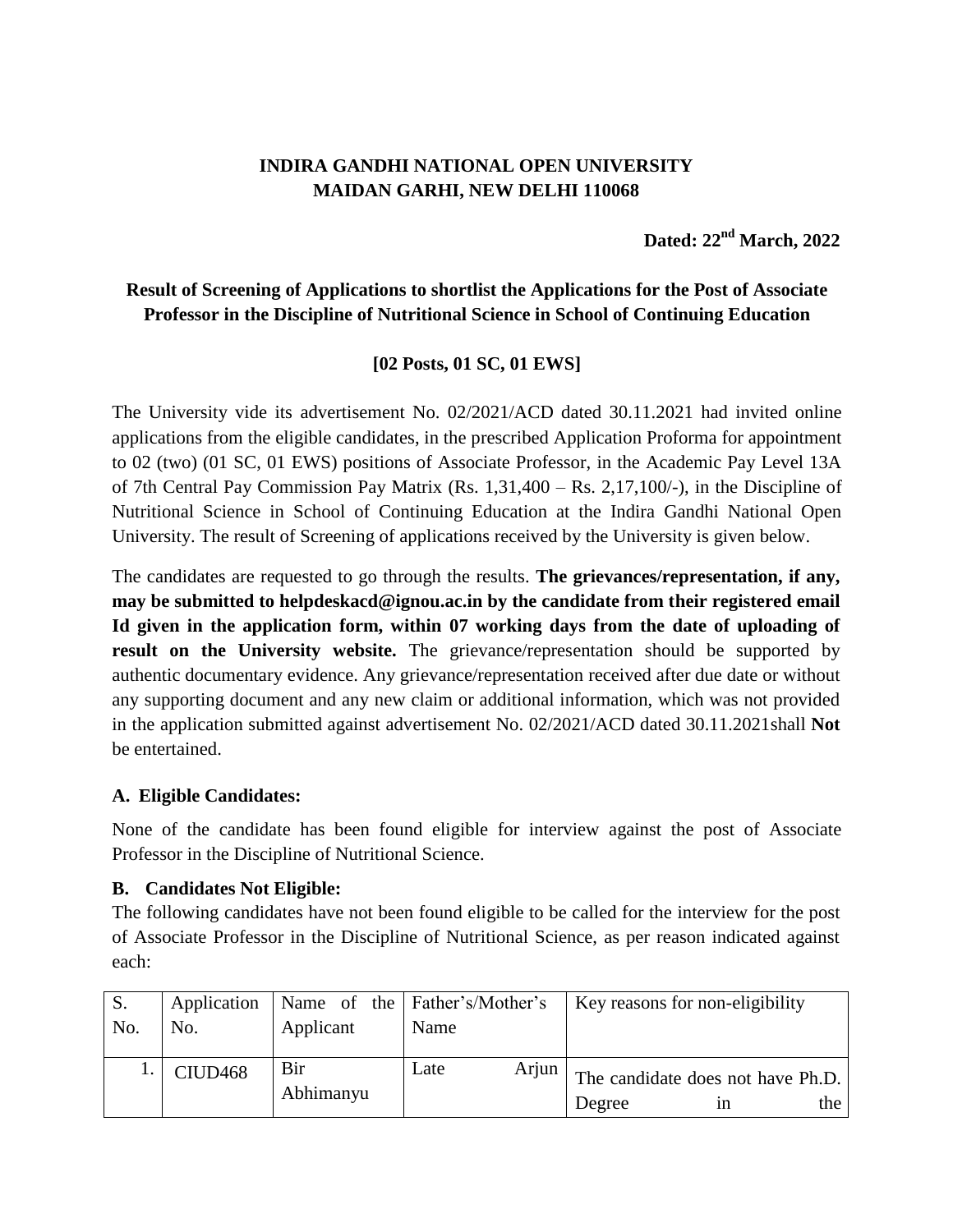|    |                     | Kumar                   | Chaudhary               | concerned/allied/relevant<br>discipline.                                                                                                                                                                                                                                                                                                                                                                                                                                                                                                    |
|----|---------------------|-------------------------|-------------------------|---------------------------------------------------------------------------------------------------------------------------------------------------------------------------------------------------------------------------------------------------------------------------------------------------------------------------------------------------------------------------------------------------------------------------------------------------------------------------------------------------------------------------------------------|
| 2. | CIUD701             | Jalaja Kumari<br>Divi   | <b>Bhaskar Rao</b>      | The candidate does not have a<br>eight years<br>minimum<br>of<br>of<br>experience of teaching and/or<br>research in an academic/research<br>position equivalent to that of<br>Assistant Professor in a University,<br>College or accredited research<br>Institution/Industry.<br>The candidate is working as Guest<br>faculty and is not drawing pay<br>scale equivalent to that of Assistant<br>Professor in a University.                                                                                                                 |
| 3. | CIUD <sub>862</sub> | Atindra Kumar<br>Pandey | Vishal<br>Ram<br>Pandey | The candidate does not have Ph.D.<br>Degree<br>the<br>in<br>concerned/allied/relevant<br>discipline.<br>The candidate does not have a<br>minimum<br>of<br>eight years of<br>experience of teaching and/or<br>research in an academic/research<br>position equivalent to that of<br>Assistant Professor in a University,<br>College or accredited research<br>Institution/Industry.<br>The candidate is working<br>as<br>Research Associate and is not<br>drawing pay scale equivalent to<br>that of Assistant Professor in a<br>University. |

Note:

1. The University shall not be responsible for any error/omission/commission/suppression of relevant information by the applicant knowingly or unknowingly while filling up the application form and uploading the documents. In case the applicant gets screened/shortlisted/selected/appointed on the basis of the incorrect/inadmissible/ forged/fabricated credentials furnished by him/her, his/her candidature shall be liable to be